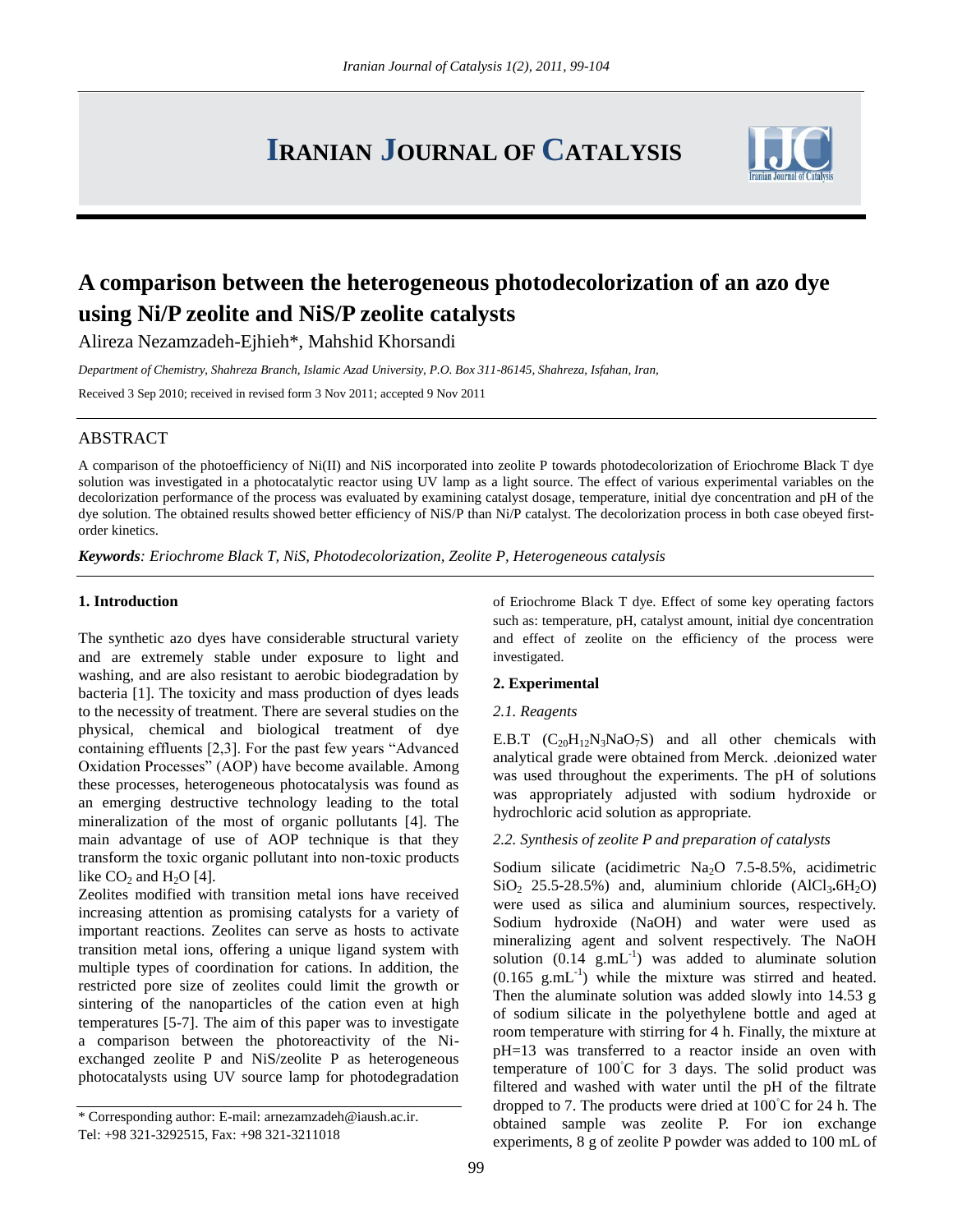

**Fig. 1**. X-ray diffraction pattern of parent synthesized zeolite P (a), Ni-P (b) and NiS-P (c) (in 2θ range of 11-32°)

0.1 M  $Ni<sup>2+</sup>$  solution (as nitrate salt) and stirred at room temperature for 8 h. The procedure was repeated twice to complete ion exchange. The sample was filtered off, washed with water and dried at 110 °C. The color of the obtained sample (Ni-P) was greenish blue. Finally, sulfurizing of the  $Ni<sup>2+</sup>$  ion was carried out with 0.1 M Na<sub>2</sub>S solution. To make the reaction with  $S^2$  ions, 2 g of  $Ni^{2+}$ -exchanged zeolite was added to 100 mL of 0.1 M solution of  $Na<sub>2</sub>S$  at a fixed temperature and stirred for 30 min. The obtained sample was washed with water and collected by filtration to completely remove the sulfide ions. The obtained sample was fine powder with pale grey color. The sample was kept at ambient conditions and its color did not change during the time, indicating the high stability of the sample. To investigate the effect of nickel sulfide loading on decolorization process, three catalysts were prepared by ion exchange of zeolite P in 0.01, 0.1 and 0.2 M of  $Ni<sup>2+</sup>$  solutions. Sulfurization of the samples was carried out according to above-mentioned method.

#### *2.3. Characterization of samples*

The X-ray diffraction patterns of zeolite P was prepared using a Bruker diffractometer (D8 Advance) with Ni-filtered copper radiation (K $\alpha$ = 1.5406 Å) and 2 $\theta$  range of 10-80 $\Box$ . FT-IR spectra of the samples, on KBr pellets were recorded with a Nicolet single beam FT-IR (Impact 400D) spectrometer in the range of  $400-4000$  cm<sup>-1</sup> at room temperature. The surface morphology of samples was obtained using a Philips XL30 scanning electron microscope (SEM).

#### *2.4. The catalytic activity*

Photodecolorization experiments were performed with a photocatalytic reactor system. The bench-scale system is a cylindrical Pyrex-glass cell with 1.0 L capacity, 10 cm inside diameter and 15 cm height. Irradiation experiments were performed using medium pressure Hg lamp (75 W), then it was placed in a 5 cm diameter quartz tube with one end tightly sealed by a Tefloon stopper. The lamp and the tube were then immersed in the photoreactor cell with a light path of 3.0 cm. A magnetic stirrer was used continuously to guarantee good mixing of the solution. Unless otherwise stated, the reaction was carried out at room temperature under the conditions of 0.8  $g.L^{-1}$  of the solid catalyst in 50 mL solution of 20 ppm E.B.T dye, and the pH of the solution was initially 5. Generally, HCl (1M) and NaOH (1M) were used to adjust the pH value in the beginning of all experiments including the effect of pH study. The decolorization of E.B.T dye was analyzed by UV-Vis spectrophotometer (Carry 100 Scan). The decolorization was determined at the wavelength of maximum absorption (525 nm) of the dye. In the investigation of pH, due to shift in the  $\lambda_{\text{max}}$  value, new  $\lambda_{\text{max}}$  was determined by scanning the samples in range of 300-800 nm. Decolorization efficiency was determined using absorbance of solutions before and after photodecolorization experiments. The decolorization of E.B.T dye was fitted with first order kinetics  $[\ln(C/C^{\circ}) = -kt]$ (where  $C<sup>o</sup>$  and C are the initial and final dye concentration at time t, respectively, and  $(k, min^{-1})$ , is the reaction rate constant). To determine the surface adsorption amount, control experiments in the dark condition were carried out in parallel in each case at the presence of catalyst on the decolorozation of E.B.T.

## **3. Results and Discussion**

#### *3.1. XRD patterns*

The X-ray diffraction (XRD) patterns of zeolite P (ZP), Ni-P and NiS-P are shown in Fig. 1. The characteristic lines observed from XRD pattern in Fig. 1-a show a good agreement with the data of Na-P zeolite [8]. This analysis shows that the product has a typical zeolite P structure with no amorphous materials. Presence of the weak peaks in 2θ values of 20° and 26.8° in the Ni-P and NiS-P patterns (curve b and c in Fig 1), that no present in ZP pattern, can be show the incorporation of  $Ni<sup>2+</sup>$  and Ni-S in the zeolite structure.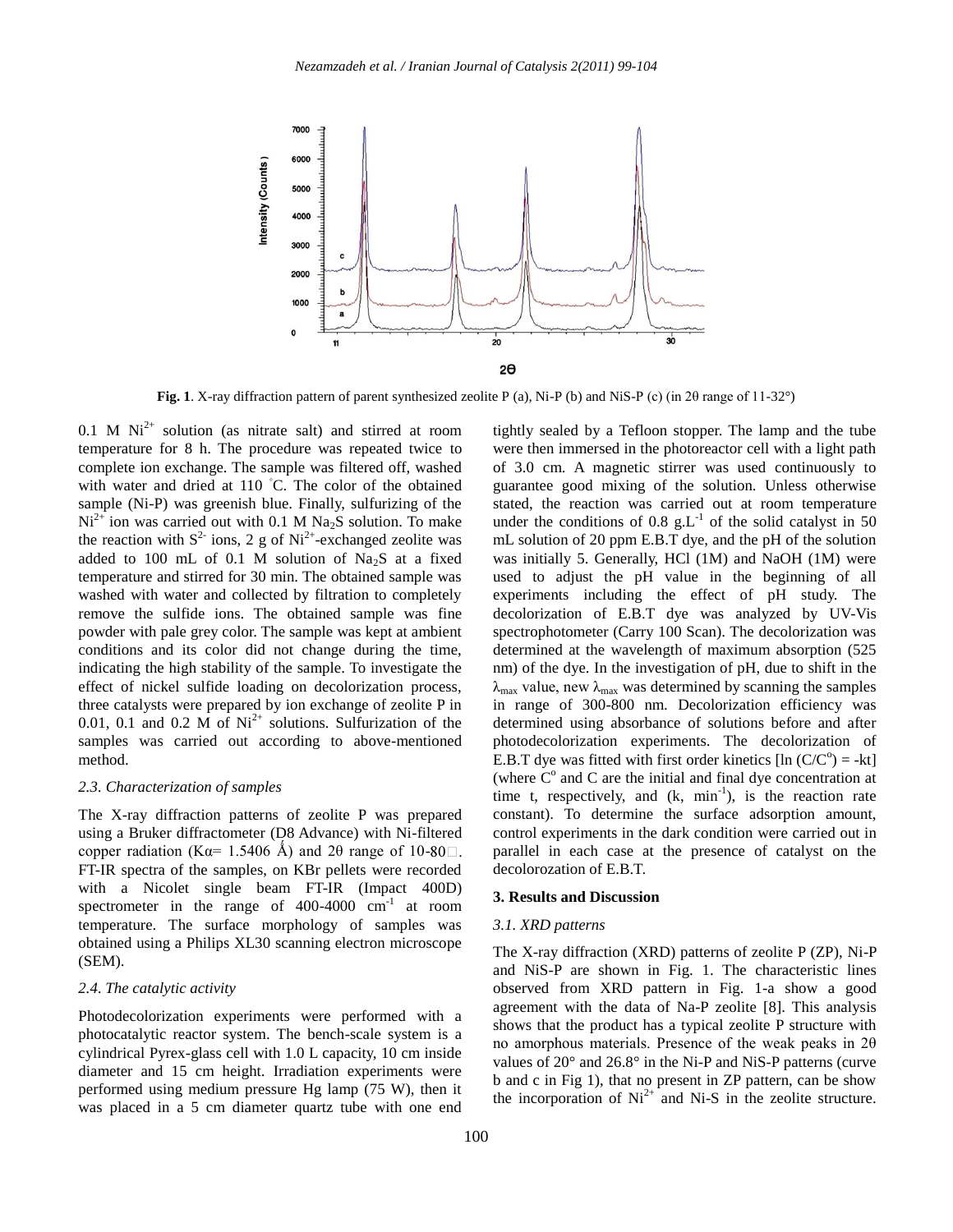

**Fig. 2**. FT-IR spectra of (a) Na-P (b) Ni-P and (c) NiS-P zeolites.

The powder XRD results of the ZP and the host-guest composite materials, Ni-P and NiS-P show similar diffraction peaks indicative of zeolite P. But, some differences, such as the broadening of the diffraction peaks, increasing or decreasing of some peaks intensity as well as the shift of the peak position to the slightly lower angles can be observed in the spectra. In fact, the intensities of the peaks in the hostguest composite materials are increased with respect to those of zeolite P. This increase of the peak intensities, can be related to the presence or incorporation of semiconductor inside the matrix structure.

## *3.2. FT-IR spectroscopy*

FT-IR lattice vibration spectra were used to investigate the influence of nickel and nickel sulfide on the zeolite framework. Representative spectra of zeolite P, Ni-P and NiS-P in the range of  $450-4000$  cm<sup>-1</sup> are shown in Fig. 2. According to the Fig. 2-a, the observed frequencies agree with the infrared spectral data, which has been obtained for zeolite P by Flanigen *et al.* [9]. Infrared spectroscopy can reflect the changes of the frameworks configuration of the zeolite host after the incorporation of the guests. Changes of the characteristic bands took place between the host zeolite P and the host-guest materials Ni-P and NiS-P. The greenish blue color after ion exchange with  $Ni<sup>2+</sup>$  ions is the primary evidence for incorporation of  $Ni^{2+}$  into zeolite framework. In addition, in NiS-P spectral changes around  $755 \text{ cm}^{-1}$  are different from other spectra. These results demonstrated that the guest NiS incorporated into the zeolite P had some interactions with the inner surfaces of zeolite P host at the same time. The product after the precipitation process shows a change in color from greenish blue to pale gray that in turn can be shows conversion of  $Ni^{2+}$  to NiS in the zeolite.



**Fig. 3**. SEM images of zeolite P (a,b), Ni-P (c) and NiS-P (d).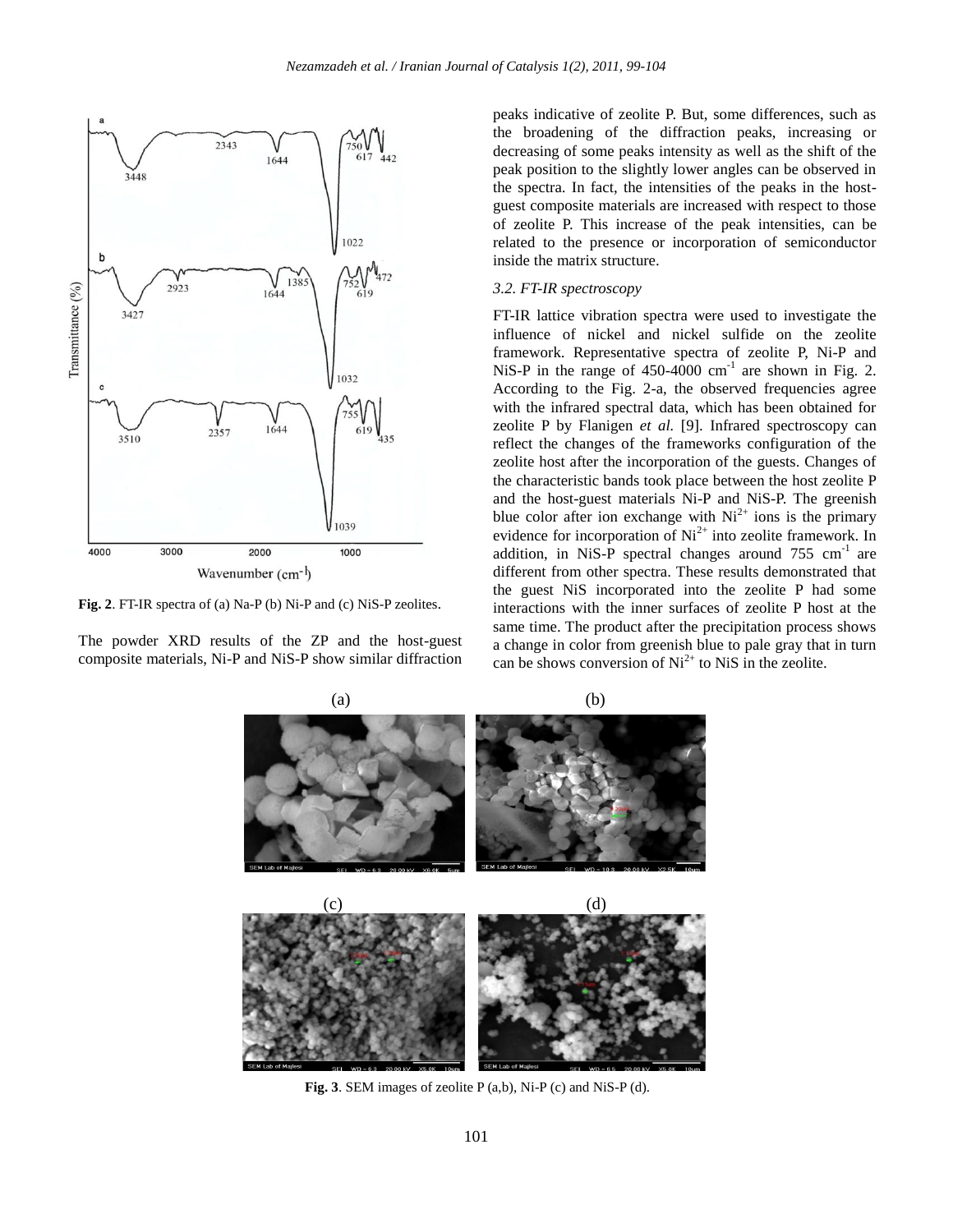

Fig. 4. Effect of catalysts dosage on the decolorization efficiency; initial dye concentration, 20 ppm; initial pH,



**Fig. 5.** Effect of the initial dye concentration on decolorization efficiency;  $0.8 \text{ g.L}^{-1}$  of catalyst; initial solution pH, 5.

#### *3.3. SEM analysis*

The surface morphology of zeolite  $P$  (a,b), Ni-P (c) and NiS-P (d) was studied by scanning electron microscopy and the SEM pictures are presented in Fig. 3. The crystallites of the unloaded zeolite, with size about 1.75 µm, have a very well defined spherical grain like crystals. The image of the loaded samples also shows the spherical crystals that indicate the zeolite crystallites are not affected by the NiS loading. The average particles size of Ni-P and NiS-P samples is about 1.60 and 1.23  $\mu$ m, respectively. The image of loaded samples shows that spherical grain like of zeolite crystals is not affected by the NiS and  $Ni^{2+}$  loading.

### *3.4. Catalytic activity of Ni/P zeolite sample*

#### *3.4.1. Effect of dosage of Ni/P and NiS/P catalysts*

As the catalyst dose is one of the major kinetic factors of photodegradation, some experiments were carried out by varying the amount of catalysts and the obtained results are presented in Fig. 4. For both catalysts, the decolorization of E.B.T dye was fitted with first order kinetics  $[\ln (C/C^{\circ}) = -kt]$ (where  $C^{\circ}$  and C are the initial and final dye concentration at time t, respectively, and  $(k, min^{-1})$ , is the reaction rate constant). On the other hand, increasing in the slop of the curves shows increase in the decolorization efficiency. As the concentration range increases from 0.1 to 0.8  $g.L^{-1}$ , the number of absorbed photons increased owing to an increase in the number of catalyst particles. The density of particles in the rate of illumination also increases and so the rate is enhanced. The observed enhancement in decolorization is probably due to an increased number of available absorption and catalytic sites on the catalyst [10]. As seen the rate of the reaction (the slopes of the curves) increases with increasing catalyst dosage up to  $0.8$  g.L<sup>-1</sup>, while at higher concentrations degradation is adversely affected. The latter is believed to be due to (i) a screening effect of excess catalyst particles, thus masking part of the photo sensitive surface and consequently hindering light penetration, and (ii) increased light reflectance onto the catalyst surface both of which occur at increased catalyst concentrations [11,12].

#### *3.4.2. Effect of initial dye concentration*

The effect of initial dye concentration ranging from 10 to 50 ppm on photodecolorization of EBT dye by photocatalysts was investigated under UV irradiation. The obtained results as a function of the initial dye concentration on the kinetics of the EBT photodecolorization efficiency are presented in Fig. 5. The lifetime of hydroxyl radicals is only a few nanoseconds and hence they can only react where they are formed. Increasing the quantity of EBT molecules per volume unit logically enhances the probability of collision between organic matter and oxidizing species leading to an increase in the photodecolorization [13]. It can be seen that the photodecolorization efficiency of dye decreased with increasing initial concentration of dye from optimum values. One possible cause for such results is the UV radiationscreening effect of the dye itself. At a high dye concentration, a significant amount of UV radiation may be absorbed by the dye molecules rather than the catalyst particles. Consequently, by increasing the initial dye concentration, the photon flow reaching the catalyst particles decreased due to the fact that increasing numbers of photons were absorbed by the dye molecules present in the solution and/or on the catalyst surface thus reducing the efficiency of the catalytic reaction [14]. Another possible cause is the interference from intermediates formed upon UV photocatalytic of the parental dye. These intermediates may include aromatics, aldehydes, ketones and organic acids as shown by previous studies with various aromatic compounds [15-17]. They may compete with the dye molecules for the limited adsorption and catalytic sites on the catalyst particles and thus inhibit decolorization.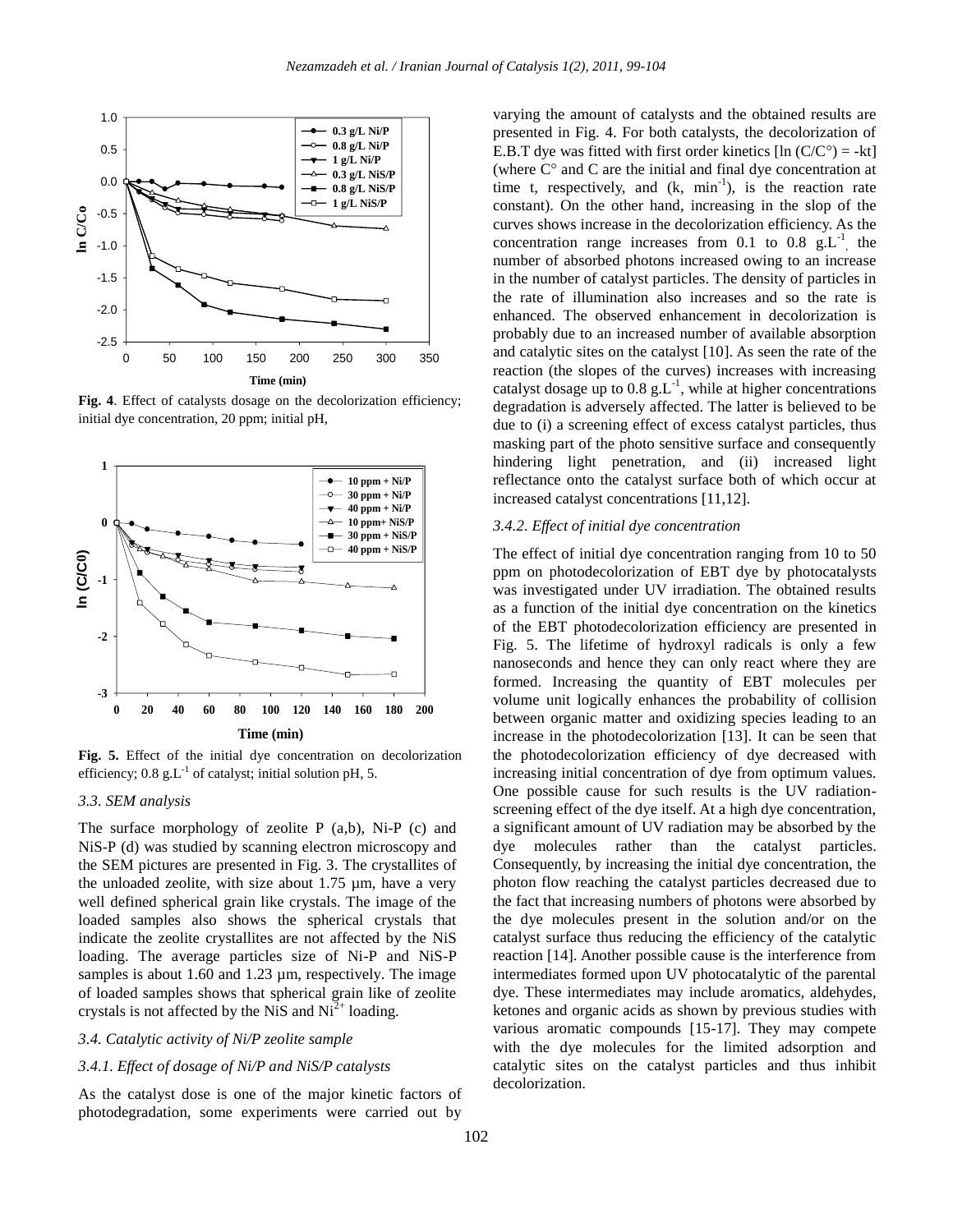

**Fig. 6**. Influence of solution pH on the E.B.T. dye decolorization;  $0.8 \text{ g.L}^{-1}$  of catalyst; initial dye concentration, 20 ppm.



**Fig. 7**. Effect of the reaction temperature on photodecolorization efficiency;  $0.8 \text{ g.L}^{-1}$  of catalyst; initial solution pH, 5; initial dye concentration, 20 ppm.

#### *4.3. Influence of pH on the decolorization of EBT*

The most important parameter that influences the photocatalytic degradation is solution pH [10]. The effect of pH in the range of 1-11 on the kinetics of the decolorization of EBT versus time is presented in Fig. 6. As mentioned in the literature [13] ·OH can be formed by the reaction between hydroxide ion and positive hole. So, an alkaline condition would thus favor ·OH formation and enhance degradation [15,18,19]. In alkaline solutions, interaction between catalyst surface (Si-O¯) and dye (specifically the nitrogen group) favors the adsorption of the dye on the surface and accordingly the photocatalytic activity increases. As mentioned in the literature [13], in the initial acidic pHs, concomitant with acidification of the solution by HCl produces a high amount of conjugated base in the solution.

The anion Cl is able to react with hydroxyl radicals leading to inorganic radical ions (ClO-**.** ). This inorganic radical anion shows a much lower reactivity than **.**OH, so that it does not take part in the dye decolorization. There is also a drastic competition between the dye and anions with respect to **.**OH. Hence, with increasing pH an increase in decolorization efficiency is observed. As the results show, there is a decrease in removal efficiency at pH higher than the optimum value. Authors suggest that at high concentration of –OH two processes may take place leading to the deactivation of 'OH. First, the  $H_2O_2$  and  $HO_2$  radicals were formed due to the reaction of  $\overline{OH}$  with  $\overline{OH}$ . The reactivity of these radicals with organic dye is very low compared to that of **.**OH [13]. Second, due to the presence of high amounts of **.**OH radicals, the radical-radical reactions takes place at higher pH values.

#### *3.4.4. Effect of the reaction temperature*

The influence of temperature on the dye removal using 20 ppm dye concentration, pH 5,  $0.8$   $g.L^{-1}$  catalysts was performed at 25, 60, 70, 80 ◦C. The photodecolorization efficiency was increased by increasing the temperature (Fig. 7). Because the reaction activity of OH<sup>+</sup> radical increases with the increase of temperature which favors the photodecolorization of dye [20]. The rise in the temperature showed that it was effective at the initial stages of the process. It has reported that an increase in temperature helps the reaction to compete more effectively with  $\vec{e}_{CB}$  -  $\vec{h}_{VB}^+$ recombination [21]. On the other hand, an increase in temperature decreases the solubility of oxygen in water which is not desirable. Temperature higher than 50 °C not recommended because of significant evaporation of the solution during the experiments at higher temperatures.

## **4. Conclusions**

The results of this research demonstrated that both Ni/P and NiS/P zeolites are affecting catalysts on the photodecolororization of EBT dye. In our idea, in the Ni/P catalyst bonding of Ni(II) cations with oxygen atoms of the zeolite framework yield a semi NiO semiconductor in the zeolite structure. This comparison showed that the reactivity of the NiS/P is higher than Ni/P catalyst which shows the better photoreactivity of NiS with respect to the NiO.

#### **References**

- [1] C-C. Hsueh, B-Y. Chen, J. Hazard. Mater. 141 (2007) 842-849.
- [2] T. Robinson, G. McMullan, R. Marchant and P. Nigma, Bioresource Technol.,77 (2001) 247-255.
- [3] G. Sivalingam, K. Nagaveni, M.S. Hegda and G. Madras, Appl. Catal. B: Environ. 45 (2003) 23-38.
- [4] A. Nezamzadeh-Ejhieh, Sh. Hushmandrad, Appl. Catal. A: Gen. 388 (2010) 149–159.
- [5] A. Nezamzadeh-Ejhieh, S. Moeinirad, Desalination 273 (2011) 248–257.